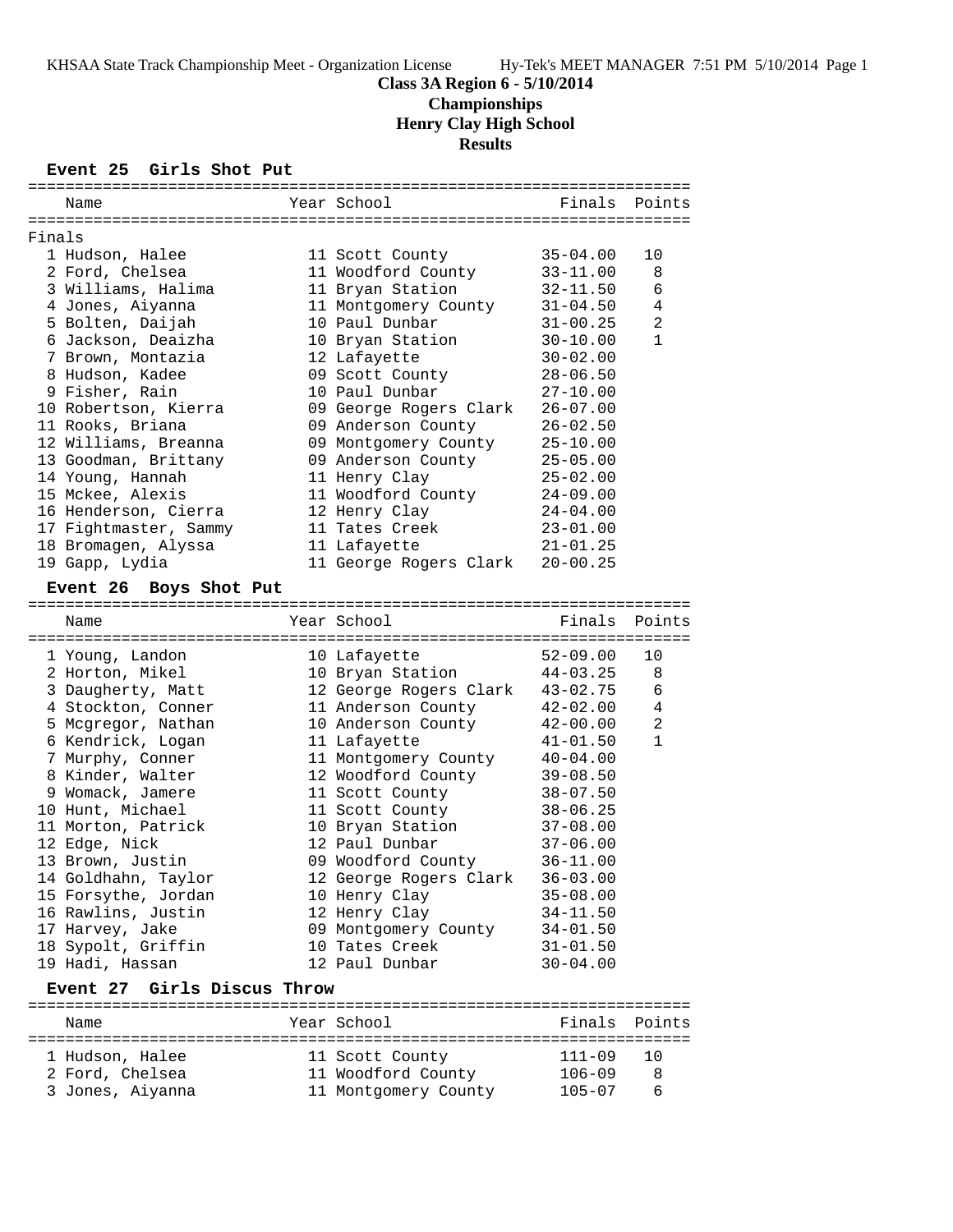KHSAA State Track Championship Meet - Organization License Hy-Tek's MEET MANAGER 7:51 PM 5/10/2014 Page 2

## **Class 3A Region 6 - 5/10/2014**

# **Championships**

**Henry Clay High School**

### **Results**

### **....Event 27 Girls Discus Throw**

| 4 Williams, Halima         | 11 Bryan Station       | $93 - 04$ | 4            |
|----------------------------|------------------------|-----------|--------------|
| 5 Fisher, Rain             | 10 Paul Dunbar         | $82 - 10$ | 2            |
| 6 Hydorn, Kamryn           | 09 Henry Clay          | $81 - 00$ | $\mathbf{1}$ |
| 7 Bolten, Daijah           | 10 Paul Dunbar         | $80 - 00$ |              |
| 8 Brown, Montazia          | 12 Lafayette           | $74 - 07$ |              |
| 9 Baker, Rachel            | 09 Anderson County     | $68 - 04$ |              |
| 10 Risner, Ashley          | 09 Montgomery County   | $65 - 06$ |              |
| 11 Jackson, Deaizha        | 10 Bryan Station       | 61-06     |              |
| 12 Fightmaster, Sammy      | 11 Tates Creek         | $61 - 02$ |              |
| 13 Bromagen, Alyssa        | 11 Lafayette           | $60 - 10$ |              |
| 14 Collins-Patterson, Maya | 11 Henry Clay          | $59 - 11$ |              |
| 15 Robertson, Kierra       | 09 George Rogers Clark | $55 - 10$ |              |
| 16 Goodman, Hannah         | 09 Anderson County     | $53 - 08$ |              |
| 17 Mork, Emma              | 09 George Rogers Clark | $36 - 10$ |              |

### **Event 28 Boys Discus Throw**

=======================================================================

| Name                 | Year School                | Finals Points |              |
|----------------------|----------------------------|---------------|--------------|
| 1 Young, Landon      | 10 Lafayette               | 169-02        | 10           |
| 2 Mccleary, Josh     | 12 Lafayette               | $134 - 00$    | - 8          |
| 3 Hunt, Michael      | 11 Scott County            | $128 - 03$    | 6            |
| 4 Mcgregor, Nathan   | 10 Anderson County         | 127-07        | 4            |
| 5 Horton, Mikel      | 10 Bryan Station           | $119 - 07$    | 2            |
| 6 Rawlins, Justin    | 12 Henry Clay              | $111 - 10$    | $\mathbf{1}$ |
| 7 Hostetler, Jeremy  | 12 Bryan Station           | $110 - 09$    |              |
| 8 Keene, Austin      | 12 Henry Clay              | $107 - 04$    |              |
| 9 Edge, Nick         | 12 Paul Dunbar             | $104 - 02$    |              |
| 10 Stockton, Conner  | 11 Anderson County         | $103 - 02$    |              |
| 11 Womack, Jamere    | 11 Scott County            | $102 - 07$    |              |
| 12 Murphy, Conner    | 11 Montgomery County 99-07 |               |              |
| 13 Richards, Malik   | 09 Woodford County 91-05   |               |              |
| 14 Goldhahn, Taylor  | 12 George Rogers Clark     | $86 - 02$     |              |
| 14 Daugherty, Matt   | 12 George Rogers Clark     | $86 - 02$     |              |
| 16 Wright, Paul      | 10 Paul Dunbar             | $82 - 09$     |              |
| 17 Nelson, Caleb     | 09 Tates Creek             | $81 - 03$     |              |
| 18 Richard, Darnell  | 09 Woodford County         | 79-04         |              |
| 19 Roland, Zach      | 12 Montgomery County       | $75 - 03$     |              |
| 20 Southwort, Joseph | 09 Tates Creek             | $63 - 08$     |              |

## **Event 29 Girls Long Jump**

|  | Name               | Year School            | Finals Points |                |
|--|--------------------|------------------------|---------------|----------------|
|  | 1 Thorn, Priscilla | 11 Scott County        | $16 - 04.00$  | 10             |
|  | 2 Slater, Grace    | 09 Paul Dunbar         | $16 - 01.00$  | -8             |
|  | 3 Jones, Sydney    | 12 Paul Dunbar         | $15 - 10.00$  | 6              |
|  | 4 Skinner, Sandra  | 11 George Rogers Clark | $15 - 08.00$  | 4              |
|  | 5 Sims, Alorra     | 09 Anderson County     | $15 - 05.50$  | $\mathfrak{D}$ |
|  | 6 Russell, Keiarie | 09 Scott County        | $14 - 09.25$  | 1              |
|  | 7 Boyd, Jeanice    | 11 Bryan Station       | $14 - 02.25$  |                |
|  | 8 Fish, Katherine  | 09 Henry Clay          | $13 - 01.50$  |                |
|  | 9 Yount, Tiffany   | 12 Anderson County     | $12 - 08.50$  |                |
|  | 10 Roberts, Allie  | 11 Woodford County     | $12 - 04.25$  |                |
|  |                    |                        |               |                |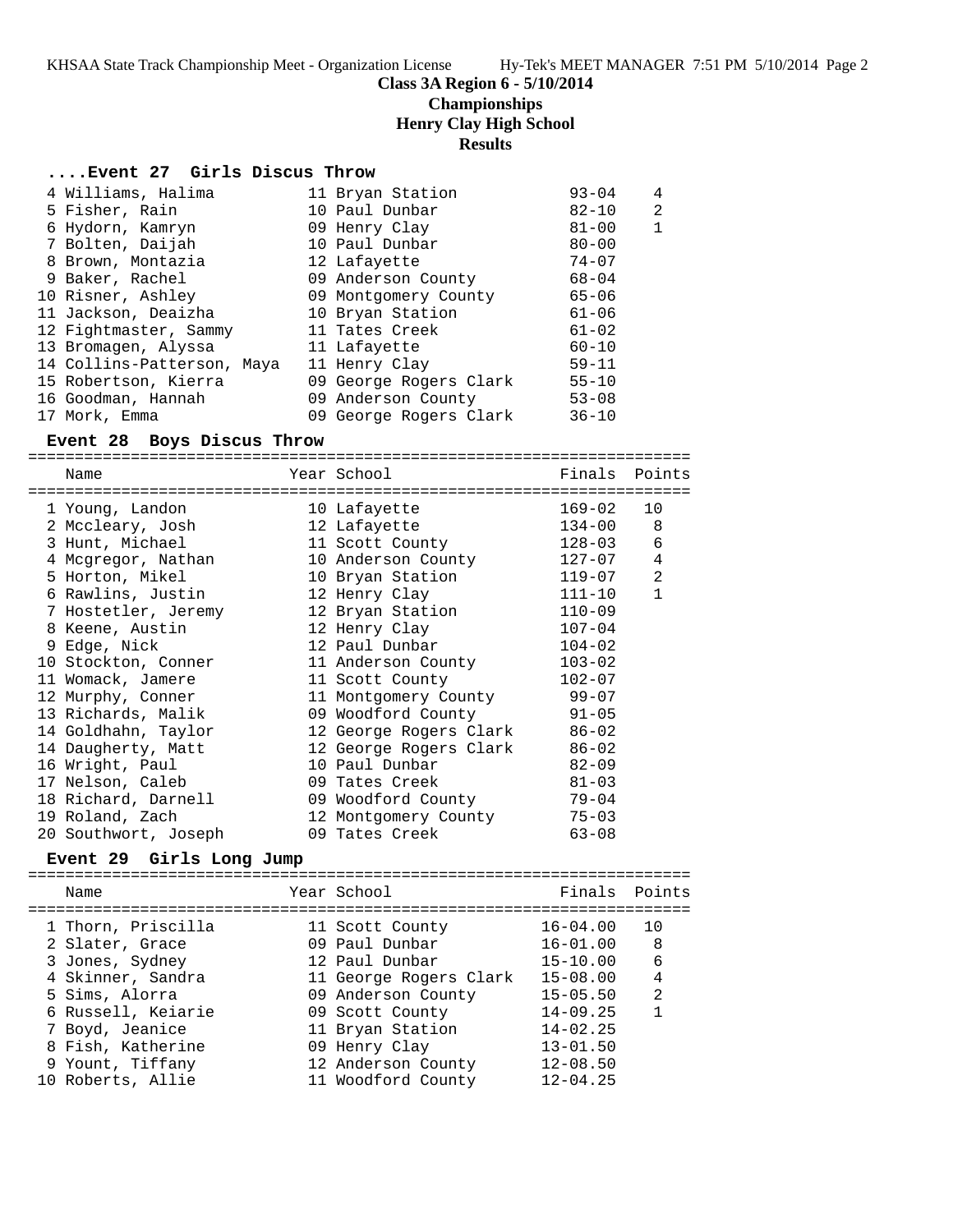## **Class 3A Region 6 - 5/10/2014**

## **Championships**

**Henry Clay High School**

#### **Results**

### **....Event 29 Girls Long Jump**

| 11 Hastings, Makayla   | 09 Henry Clay        | $12 - 03.25$ |
|------------------------|----------------------|--------------|
| 12 Winn, Nave          | 09 Lafayette         | $12 - 00.00$ |
| 13 Brooks, Waveney     | 08 Tates Creek       | $11 - 09.00$ |
| 14 Pidgorodetska, Rose | 12 Montgomery County | $10 - 03.50$ |

### **Event 30 Boys Long Jump**

| Name                                           | Year School                                     | Finals Points |                |
|------------------------------------------------|-------------------------------------------------|---------------|----------------|
| ============================<br>1 Walker, Carl | ---------------------------<br>11 Bryan Station | $20 - 07.00$  | 10             |
| 2 Johnson, Ora                                 | 12 Bryan Station                                | 19-06.50      | 8              |
| 3 Yett, Tyson                                  | 12 Anderson County                              | 19-02.25      | $\epsilon$     |
| 4 Guy, Keith                                   | 10 Scott County                                 | 18-10.00      | 4              |
| 5 Sabol, Jake                                  | 12 Scott County                                 | 18-04.00      | $\overline{2}$ |
| 6 Tokoko, Jonathan                             | 11 Henry Clay                                   | 18-02.00      | $\mathbf{1}$   |
| 7 Woodrow, Ethan                               | 12 Anderson County                              | $18 - 00.75$  |                |
| 8 Smallwood, Brandon                           | 10 Montgomery County                            | $17 - 06.75$  |                |
| 9 Armstrong, Andrew                            | 10 Paul Dunbar                                  | $17 - 02.50$  |                |
| 10 Mccullough, Nathan                          | 11 Lafayette                                    | $16 - 11.25$  |                |
| 11 Joseph, Austin                              | 11 Montgomery County                            | $16 - 04.00$  |                |
| 12 Busby, Thomas                               | 12 George Rogers Clark                          | $16 - 01.50$  |                |
| 13 Sparks, Coleman                             | 11 Woodford County                              | $16 - 00.00$  |                |
| 14 Smith, Tyler                                | 11 Woodford County                              | $15 - 10.00$  |                |
| 15 Hall, Matthew                               | 09 Paul Dunbar                                  | $15 - 08.25$  |                |
| 16 Fee, O'Mar                                  | 11 Tates Creek                                  | $14 - 05.50$  |                |
| 17 Rickert, Jake                               | 10 Tates Creek                                  | $14 - 02.00$  |                |
| -- Brooks, Jaron                               | 10 Henry Clay                                   | ND            |                |

## **Event 31 Girls Triple Jump**

======================================================================= Name The Year School The Finals Points ======================================================================= 1 Sims, Alorra 09 Anderson County 34-00.00 10 2 Skinner, Sandra 11 George Rogers Clark 32-11.50 8 3 Boyd, Jeanice 11 Bryan Station 32-03.00 6 4 Roberts, Rachel 12 Bryan Station 32-00.50 4 5 Brooks, Waveney 08 Tates Creek 31-08.00 2 6 Yount, Tiffany 12 Anderson County 30-05.00 1 7 Law, Josephine 10 Paul Dunbar 29-02.00 8 Taylor, Oasya 09 Tates Creek 28-05.75 9 Logan, Alexis 09 Paul Dunbar 28-03.00 10 Hudson, Kadee 09 Scott County 27-04.50 10 Bromagen, Bethany 10 Lafayette 27-04.50 10 Fish, Katherine 09 Henry Clay 27-04.50 13 Berry-Hale, Katasia 10 Henry Clay 26-07.00 -- Fletcher, Addie 09 Scott County ND

### **Event 32 Boys Triple Jump**

| Name             | Year School        | Finals Points |   |
|------------------|--------------------|---------------|---|
|                  |                    |               |   |
| 1 Yett, Tyson    | 12 Anderson County | $45 - 04.50$  |   |
| 2 Brooks, Jaron  | 10 Henry Clay      | $44 - 07.00$  | 8 |
| 3 Claitt, Tequan | 11 Bryan Station   | $43 - 05.50$  |   |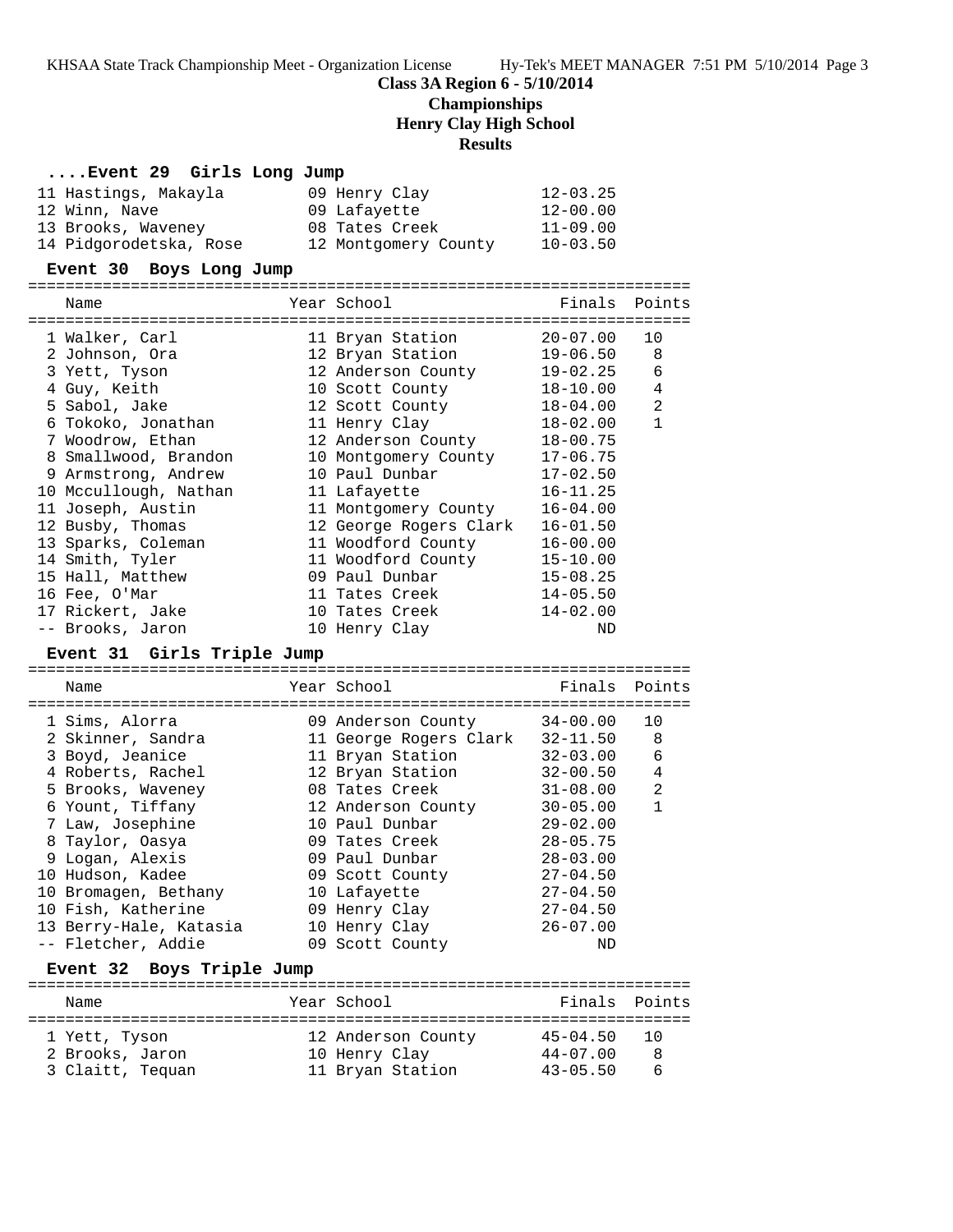KHSAA State Track Championship Meet - Organization License Hy-Tek's MEET MANAGER 7:51 PM 5/10/2014 Page 4

### **Class 3A Region 6 - 5/10/2014**

## **Championships**

**Henry Clay High School**

### **Results**

### **....Event 32 Boys Triple Jump**

|  | 4 Mccullough, Nathan | 11 Lafayette         | $39 - 11.50$ | 4 |
|--|----------------------|----------------------|--------------|---|
|  | 5 Jackson, Malik     | 11 Tates Creek       | $39 - 11.00$ | 2 |
|  | 6 Johnson, Ora       | 12 Bryan Station     | $39 - 09.50$ |   |
|  | 7 Moss, Clay         | 09 Scott County      | $39 - 00.25$ |   |
|  | 8 Tokoko, Jonathan   | 11 Henry Clay        | $36 - 10.50$ |   |
|  | 9 Armstrong, Andrew  | 10 Paul Dunbar       | $36 - 04.00$ |   |
|  | 10 Pater, Zack       | 11 Montgomery County | $33 - 05.00$ |   |
|  | 11 Rickert, Jake     | 10 Tates Creek       | $32 - 09.50$ |   |
|  | 12 Hays, Dax         | 09 Montgomery County | $31 - 02.75$ |   |
|  | -- Hall, Matthew     | 09 Paul Dunbar       | ND           |   |
|  | -- Hessling, Thomas  | 09 Scott County      | ND           |   |
|  |                      |                      |              |   |

## **Event 33 Girls High Jump**

======================================================================= Name Year School Finals Points ======================================================================= 1 Skinner, Sandra 11 George Rogers Clark 5-00.00 10 2 Bigelow, Heaven 10 Tates Creek 4-10.00 8 3 Browning, Rachel 10 Tates Creek J4-10.00 6 4 Hudson, Kadee 09 Scott County 4-08.00 4 5 Roberts, Rachel 12 Bryan Station J4-08.00 2 6 Boyd, Jeanice 11 Bryan Station J4-08.00 0.50 6 Roberts, Allie 11 Woodford County J4-08.00 0.50 8 Ward, Audrey 10 Woodford County 4-06.00 8 Fryer, Caitlan 10 Henry Clay 4-06.00 8 Christopher, Kena 11 Scott County 4-06.00 11 Burdell, Daonmonique 10 Henry Clay 19404.00 12 Bowling, Breanna 09 Montgomery County J4-04.00

### **Event 34 Boys High Jump**

|   | Name                  | Year School            | Finals       | Points         |
|---|-----------------------|------------------------|--------------|----------------|
|   | 1 Claitt, Tequan      | 11 Bryan Station       | $6 - 04.00$  | 10             |
|   | 2 Yett, Tyson         | 12 Anderson County     | $6 - 02.00$  | 8              |
|   | 3 Brooks, Jaron       | 10 Henry Clay          | $6 - 00.00$  | 5              |
|   | 3 Davis, Jackson      | 12 Lafayette           | $6 - 00.00$  | 5              |
|   | 5 Russell, Brayden    | 11 Anderson County     | $5 - 10.00$  | $\mathfrak{D}$ |
| 6 | Lane, Keenon          | 11 Woodford County     | $J5 - 10.00$ |                |
|   | 7 Walker, Carl        | 11 Bryan Station       | $5 - 08.00$  |                |
|   | 8 Stone, Benton       | 10 Tates Creek         | $5 - 06.00$  |                |
|   | 9 Beck, Tyler         | 10 Henry Clay          | $5 - 04.00$  |                |
|   | 10 Guy, Keith         | 10 Scott County        | $5 - 02.00$  |                |
|   | 10 Smith, Tyler       | 11 Woodford County     | $5 - 02.00$  |                |
|   | 10 Frances, Collin    | 09 Montgomery County   | $5 - 02.00$  |                |
|   | 10 Goldhahn, Taylor   | 12 George Rogers Clark | $5 - 02.00$  |                |
|   | 10 Smallwood, Brandon | 10 Montgomery County   | $5 - 02.00$  |                |
|   | -- Ifeacho, Sam       | 10 Lafayette           | NH           |                |
|   | -- Kenny, Davonte     | 10 Scott County        | NH           |                |